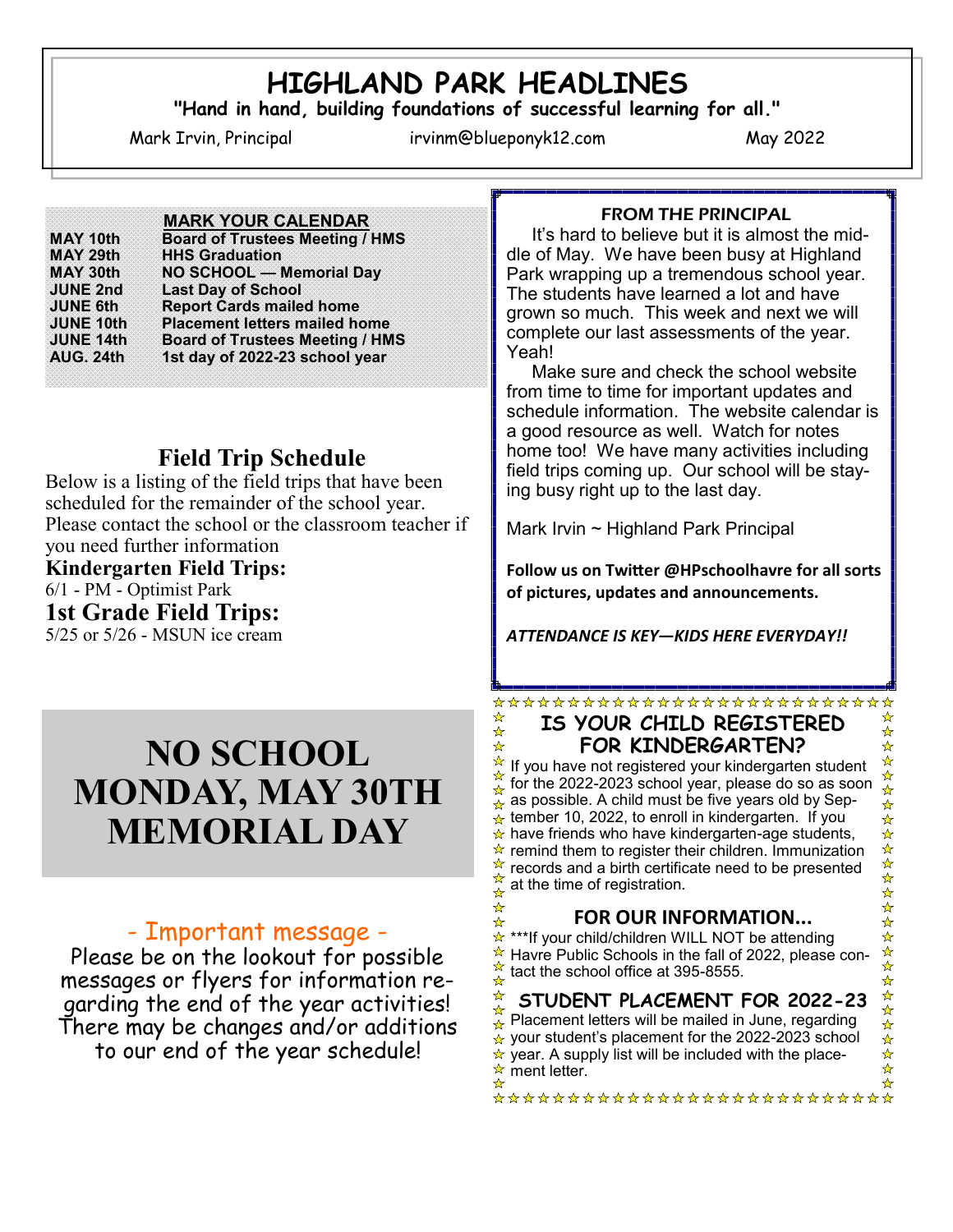## **Reading Rewards!**

 To promote reading for the youth, he Montana Masonic Foundation and HEPTO are co-sponsoring a reading incentive program. Students earn tickets and drawings for books and other prizes will be held throughout the month of May.

 Congratulations to all the students that participated for doing such an outstanding job of reading and getting those tickets turned in! And a HUGE THANK YOU to PTO for their dedication and support of our Highland Park students and staff!

## **Please READ, READ, READ over the summer!**

## **Medications**

Parents...please be sure to pick up medications from the office before the end of the day on June 2. Any medications left at the end of the school year will be destroyed. New medication forms must be filled out at the beginning of the 2022-23 school year.



**LOST AND FOUND**  If your child is missing any items of clothing

please remember to stop by and check our Lost and Found. We have several items that have accumulated throughout the year and if these items are not claimed by the last day of school they will be bagged up and donated. Stop by and check it out!

## **OUR TEACHERS MAKE A DIFFERENCE**

**During the week of May 2th - 6th, Teacher Appreciation week was celebrated. It is with great admiration that we say thank you to all of our Highland Park Early Primary School Teachers for their commitment to their dedication to the teaching profession, Havre Public Schools has a "Tradition of Excellence" which is evident as you continue to provide your students with opportunities to learn and grow daily.**



## **THANK YOU PTO!**

Thank you for the delicious lunch, cookies, and cinnamon rolls that were provided by the PTO for Staff Appreciation. It was wonderful and so kind of you to think of us. Thank you also for ALL that you have done for all the students and staff of Highland Park Early Primary School throughout the school year.



Havre High School Graduation will be held on Sunday, May 29th at 2:00 pm at Blue Pony Stadium. CONGRATULATIONS to all graduates!